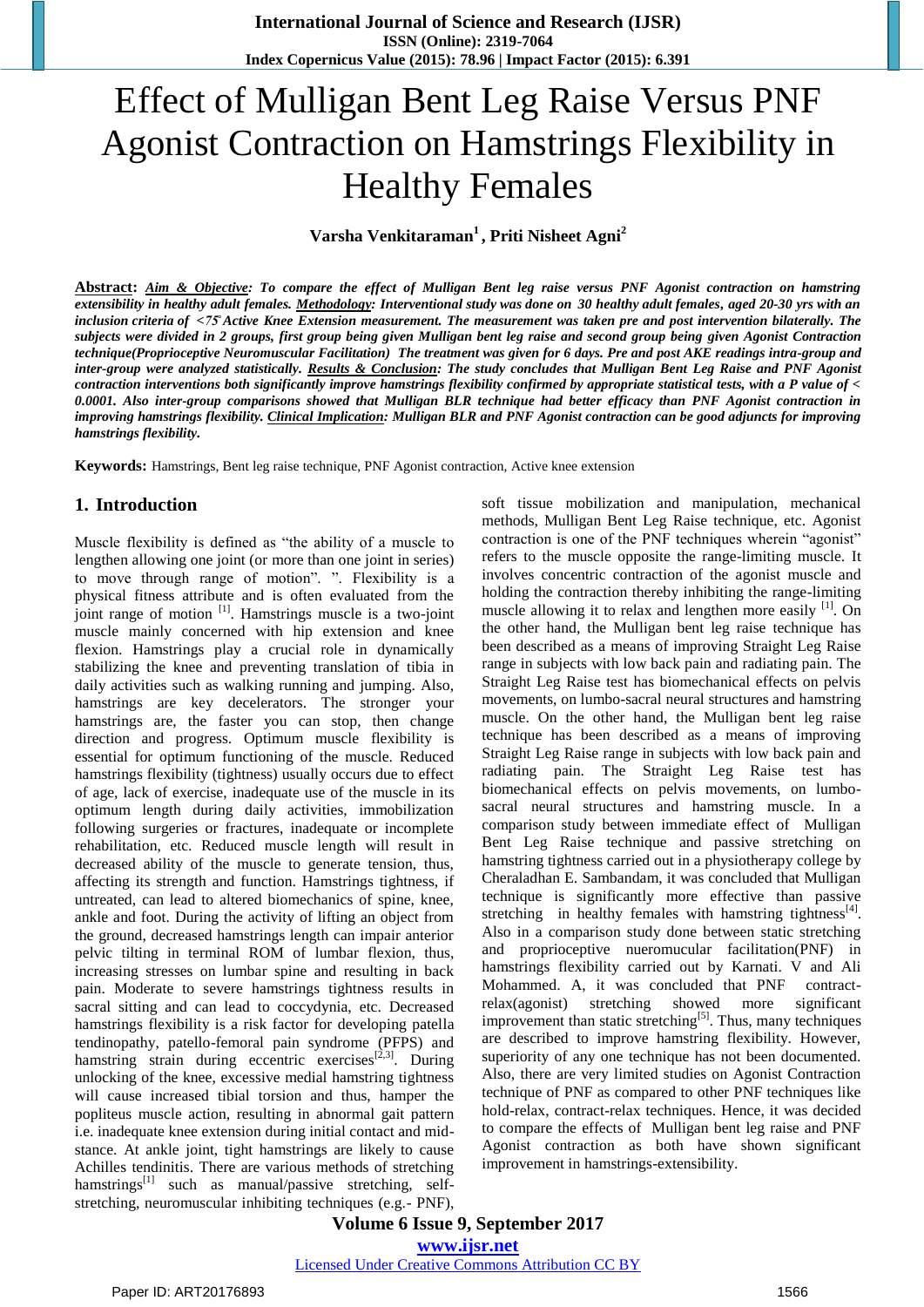## **2. Methodology**

**Study Design:** Interventional Study.

**Sample Size:** 30

**Sample Type:** Convenience Sampling

**Intervention Period:** 6 days.

**Outcome Measure:** Active Knee Extension (AKE) Test. Subjects were divided in two groups of 15 members each**. Group 1:** Mulligan Bent Leg Raise technique. **Group 2:** PNF Agonist Contraction technique.

**Inclusion Criteria:** Females from the age group of  $20 - 30$ years with AKE of less than 75 degrees.

**Exclusion Criteria**: Subjects having low back pain, SI joint dysfunction,. any neurological or musculoskeletal complication affecting the lower limb.

#### **Measuring Active Knee Extension(AKE) angle[6]** The participants were made to lie in supine position .

Experimental hip and knee was flexed to  $90$ . The thigh of the opposite leg was firmly secured with a strap to minimize the rotation of pelvis. The participants were asked to extend the knee as much as possible and the measurement was taken by a universal goniometer. 30 subjects were divided into two groups using the numbering method. Odd number subjects were allocated to Group 1 and even number subjects were allocated to Group 2. Treatment was given for bilateral hamstring.

# **3. Intervention Protocol**

#### **Group 1: Mulligan Bent Leg Raise Technique** [7]

Subject's hip and knee is passively placed in  $\overline{90}$  of flexion with the subject's calf resting on therapist's shoulder. Therapist takes the hip into flexion(towards same side shoulder) until first resistance is felt. Now contract-relax is applied 3-4 times by asking the subject to push down on therapist's shoulder so as to achieve hamstring contraction with hold for 5 seconds. Then the limb is taken into further hip flexion if pain-free and this end position (new range achieved) is maintained for 20 seconds This entire process is performed thrice on each lower limb in one session.

#### **Group 2: PNF Agonist Contraction Technique** [1]

In this case, quadriceps is the agonist muscle group and hamstring is the tight antagonist (range limiting) muscle. Subject is sitting on the plinth with legs dangling down and hands on the plinth in order to stabilize the trunk.Subject actively extends the knee of one extremity till the end of available range. At this range, subject is asked to further extend her knee against therapist's resistance and this quadriceps contraction is maintained for 10 seconds. Following this, the therapist passively further extends the knee and this new end position is maintained for 20 seconds and then relaxed. This entire process is performed thrice on each lower extremity in one session.



**Mulligan Bent Leg Raise Technique**





**Figure 1 Figure 2**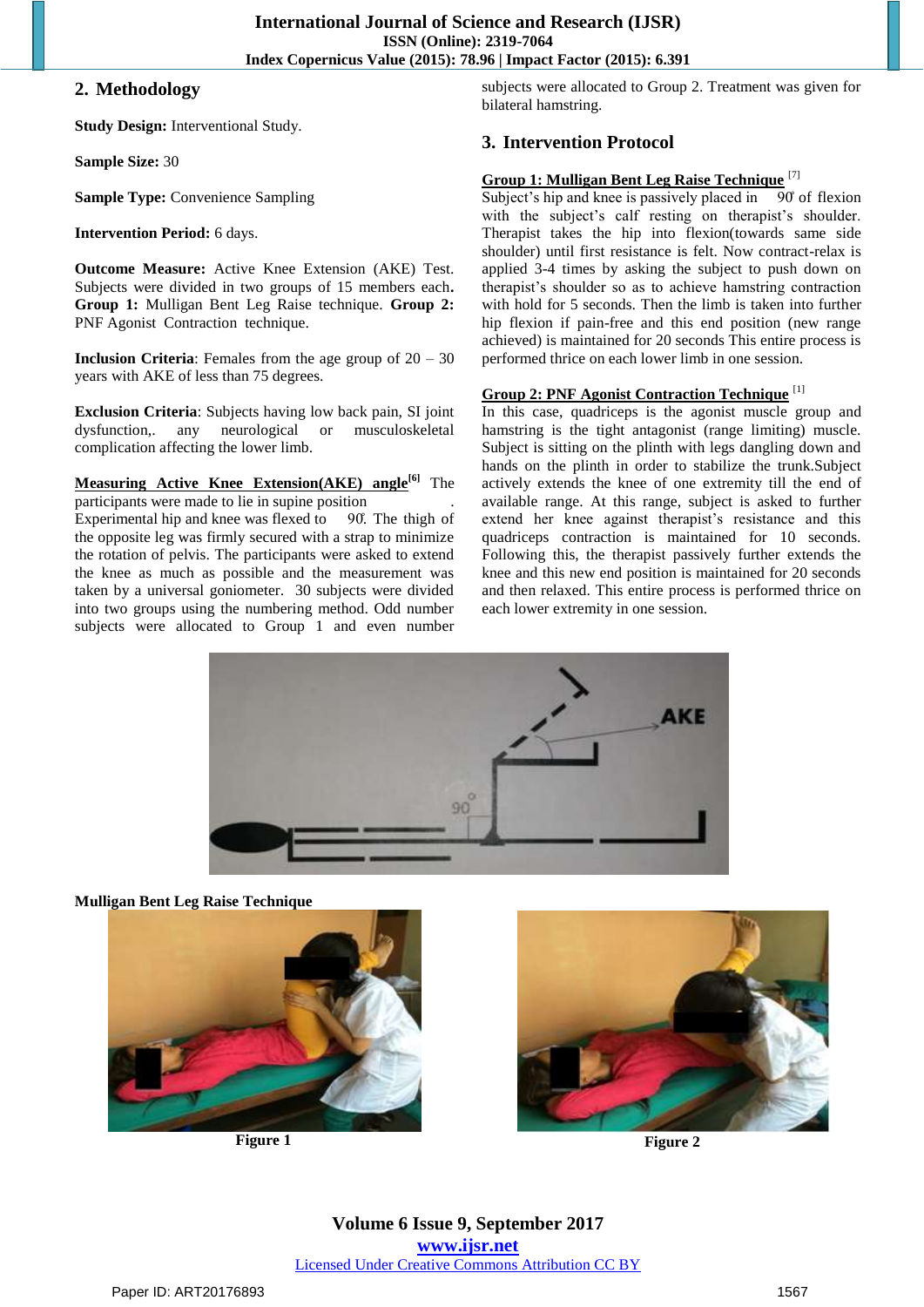#### **PNF Agonist Contraction Technique**



**Figure 3**



**Figure 4**

# **4. Results and Analysis**

Statistical analysis was done and the following tests were used:

- 1) Paired t test for analysis within group.
- 2) Wilcoxon matched-pairs signed-ranks test analysis within group for data that did not follow Gaussian distribution.
- 3) Unpaired t tests for analysis between the two groups.
- 4) Mann Whitney test analysis between two groups for data that did not follow Gaussian distribution.



**Graph 1:** Right Leg (pre and post) mean AKE readings in BLR & PNF groups.

**Table 1:** Mean AKE readings of Right Lower extremity.

| RT LEG      | RI R     | PNF      |
|-------------|----------|----------|
| PRE         | 47.067   | 50.533   |
| <b>POST</b> | 61.133   | 56.933   |
| P value     | < 0.0001 | < 0.0001 |

Paired t- test was performed to compare Pre and Post AKE readings of the BLR Group. Wilcoxon matched-pairs signed-ranks test was performed to compare Pre and Post AKE readings of the PNF Group. In both cases, P value was

found to  $< 0.0001$ , i.e. there was significant improvement in the AKE readings of both the groups with 6 days intervention



**Graph 2:** Left leg (pre and post) mean AKE readings in BLR & PNF groups.

**Table 2:** Mean AKE readings of Left Lower extremity.

| <i>LEFT LEG</i> | RL R     | <i>PNF</i> |
|-----------------|----------|------------|
| PRE             | 46.333   | 50.333     |
| <b>POST</b>     | 60.667   | 56.667     |
| P value         | < 0.0001 | < 0.0001   |

Paired t - test was performed to compare Pre and Post AKE readings of both the BLR and PNF groups. In both cases, P value was found to  $< 0.0001$ , i.e. there was significant improvement in the AKE readings of both the groups with 6 days intervention.



**Graph 3:** Improvement seen in Right lower extremity

**Table 3:** Inter-group comparison of Average improvement in Right Lower Extremity

| ----                   |           |  |
|------------------------|-----------|--|
| Unpaired $t - test$    | Right Leg |  |
| <b>BLR</b> Improvement | 14.067    |  |
| <b>PNF</b> Improvement | 6.4       |  |
| P value                | < 0.0001  |  |

P value is < 0.0001, which is considered extremely significant. This shows that improvement gained using Mulligan BLR technique was significantly more than that gained using PNF technique.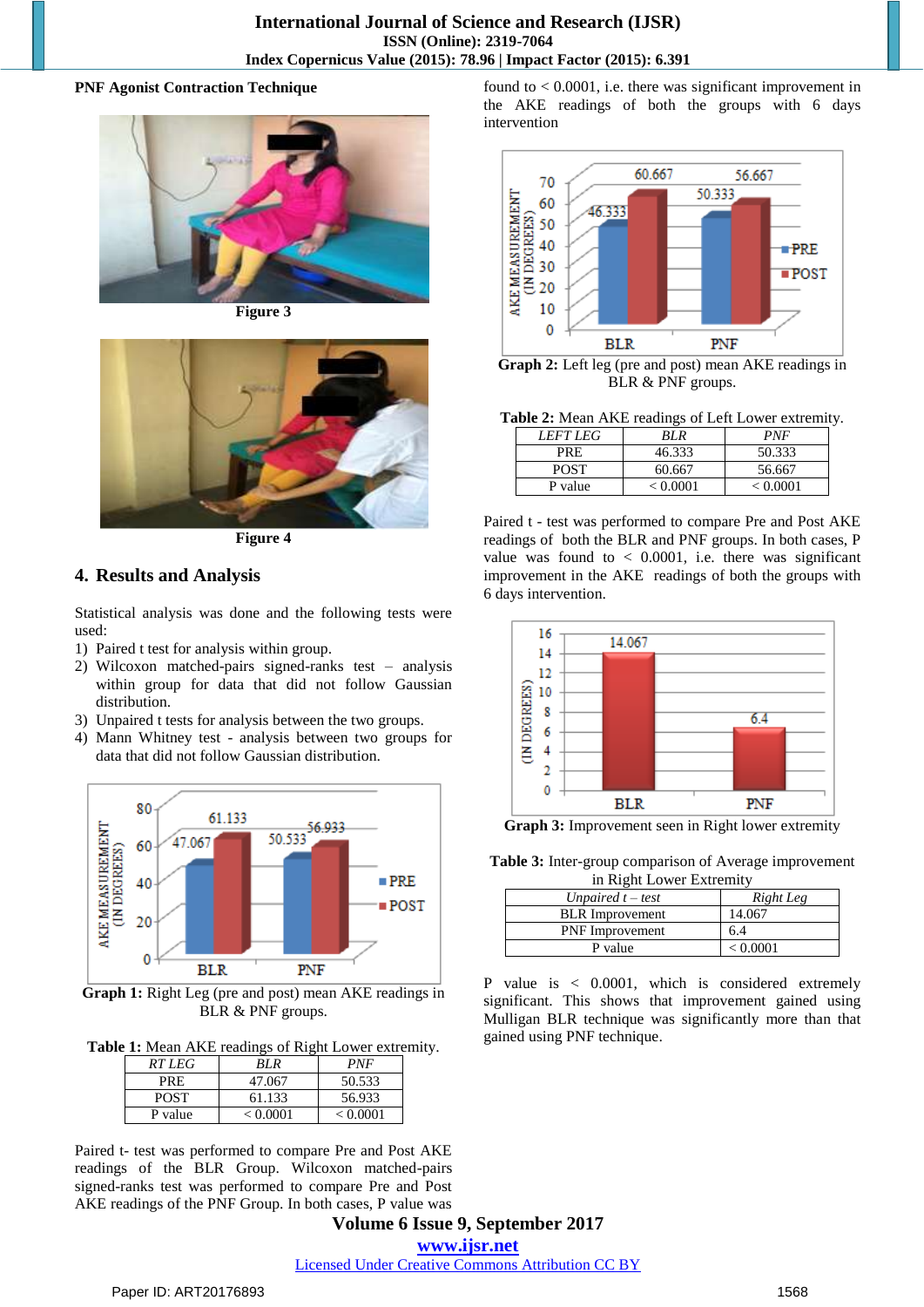

**Graph 4:** Improvement seen in Left lower extremity

**Table 4:** Inter-group comparison of Average improvement in Left Lower Extremity

| Mann Whitney Test      | Left Leg |  |
|------------------------|----------|--|
| <b>BLR</b> Improvement | 14.333   |  |
| <b>PNF</b> Improvement | 6.333    |  |
| P value                | < 0.0001 |  |

P value is < 0.0001, which is considered extremely significant. This shows that improvement gained using Mulligan BLR technique was significantly more than that gained using PNF technique.

**Table 5:** Intra-group comparison of average improvement in

| the BLR group          |                              |        |        |
|------------------------|------------------------------|--------|--------|
| Paired $t - test$      | $Right$ leg Left leg P value |        |        |
| <b>BLR</b> Improvement | 14.067                       | 14.333 | 0.3008 |

P value is 0.3008, which is not considered significant. There was no significant difference between right and left lower extremities in the improvement gained by BLR technique

**Table 6:** Intra-group comparison of average improvement in

| the PNF group                               |                                        |       |        |  |
|---------------------------------------------|----------------------------------------|-------|--------|--|
| Wilcoxon matched-pairs<br>signed-ranks test | $Right Leg \mid Left Leg \mid P value$ |       |        |  |
| <b>PNF</b> Improvement                      | 6.4                                    | 6.333 | 0.8457 |  |

P value is 0.8457, which is not considered significant. There was no significant difference between right and left lower extremities in the improvement gained by BLR technique.

## **5. Discussion**

The intervention protocol for both the groups was given for 6 consecutive days; pre and post AKE measurements were documented. The subjects in Mulligan BLR group have shown statistically significant improvement in their hamstrings flexibility with 6 days intervention (as seen on comparison of their pre and post AKE readings). In Mulligan BLR technique, once the muscle is taken to a stretched position, contract-relax maneuver is applied  $3 - 4$ times following which the muscle is taken into further stretch that is maintained for about 20 seconds. This technique works according to the principle of autogenic inhibition[8]. This is caused by activation of Golgi Tendon Organ(GTO) – a musculotendinous proprioceptor. The GTO, located between the muscle belly and its tendon, senses increased tension when the contracts or stretches. When the target muscle(hamstrings) contracts, the GTO is activated and responds by inhibiting this contraction (reflex

inhibition) and contracting the opposing muscle group(antagonist). Thus, allowing the target muscle (hamstrings) to relax and stretch further easily. The PNF Agonist Contraction group have also shown statistically significant improvement in their hamstring flexibility with 6 days intervention (as seen on comparison of their pre and post AKE readings). This technique works according to the principle of reciprocal inhibition<sup>[8]</sup>. Reciprocal inhibition refers to a phenomenon in which an afferent signal activates an excitatory neuron to a group of muscles and simultaneously activates inhibitory signal to other, usually antagonist group of muscles. In this case, resistance is applied to the contraction of quadriceps muscle (agonist) at the end of available range. This resistance stimulates the proprioceptors of the muscle which on one hand send excitatory afferents to the spinal arc that cause contraction of quadriceps, while simultaneously send afferents to excite the inhibitory interneuron that synapses with motor neuron supplying the antagonist i.e. hamstrings muscle. This causes hamstrings to relax and allows further stretch, thus increasing its flexibility. Thus, both these techniques are clinically useful in increasing hamstrings flexibility. There was no significant difference on comparison between improvement in right and left lower extremity within the same group (table 5 and 6). But, on comparison between the groups i.e. between these two techniques (graph 3,4 and table 3,4), it was seen that improvement gained from Mulligan BLR technique in 6 days is more than that gained from PNF Agonist Contraction technique in same number of sessions. Mulligan BLR has biomechanical effects on pelvis movements, on lumbosacral neural structures also apart from hamstrings muscle. The BLR technique works on the neural tissue component and also on the low back leading to increased flexibility as compared to PNF Agonist contraction. Pelvic positioning in Mulligan BLR has an effect on hamstrings length  $\left[6\right]$ . These may be the probable reasons for better efficacy of BLR as compared to PNF Agonist contraction technique in improving extensibility of hamstrings muscle.

In a study carried out by Cheraladhan E. Sambandam<sup>[4]</sup>, Mulligan's Bent leg raise(BLR) was found to be significantly more effective than passive stretching in healthy females with hamstrings tightness which is similar to the results of our study. In contrary, a similar study carried out by Oves Patni.et.al. $[9]$ , it was concluded that hamstring flexibility gains obtained from a single bout of both passive stretching and BLR were almost similar and difference between the two interventions were negligible. Toby Hall et al<sup>[10]</sup> (2005) concluded that after a single intervention of Mulligan's BLR technique, immediate improvement were not observed but the technique was effective in improving the range of straight leg raise (SLR) after 24 hours. They also added that BLR technique was no better than placebo.

## **6. Conclusion**

The present study concludes that Mulligan BLR and PNF Agonist Contraction interventions both significantly improve hamstrings flexibility. Mulligan BLR technique is better than PNF agonist contraction in improving hamstrings flexibility. Thus, clinically both Mulligan BLR technique